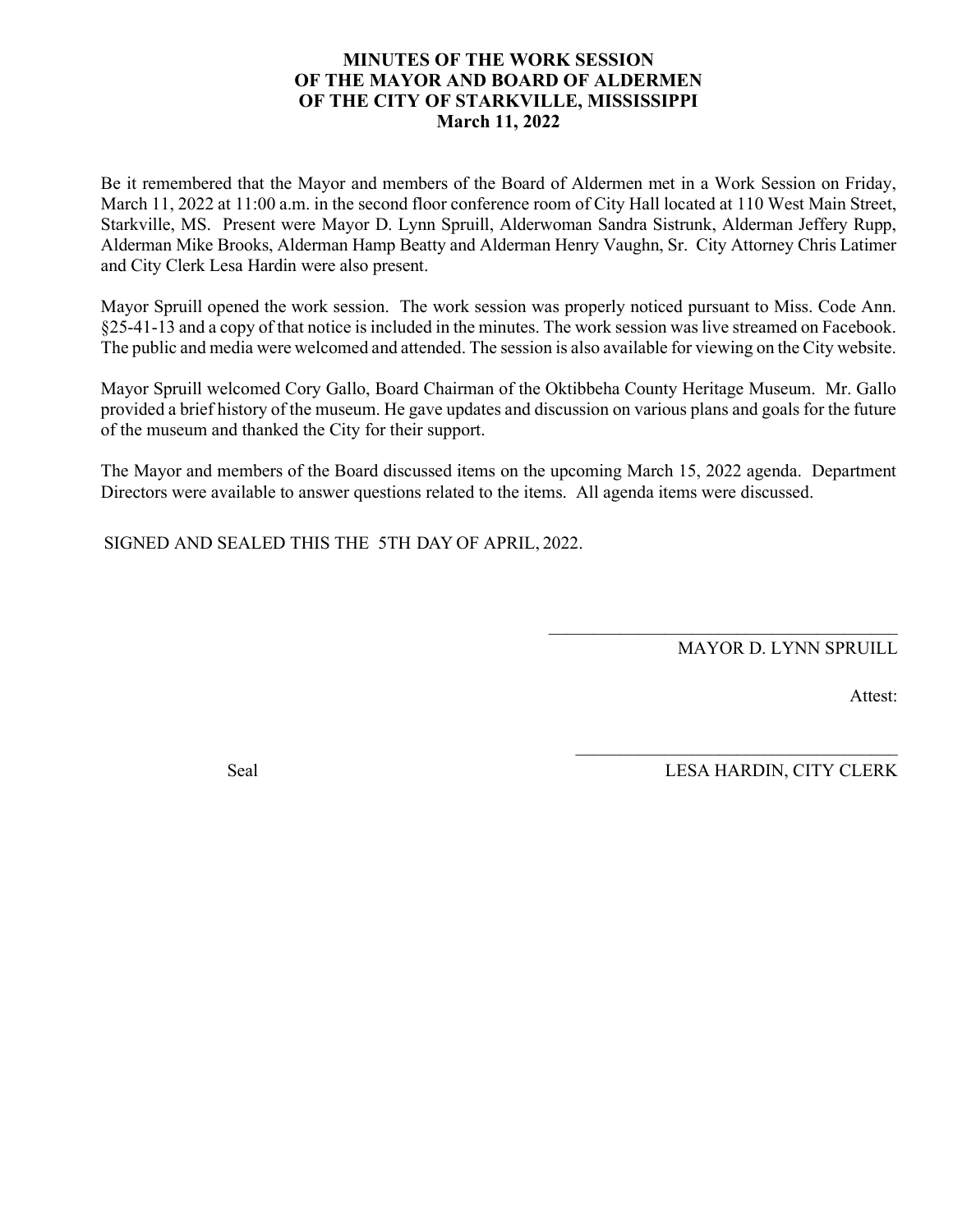

### **WORK SESSION**

### **CITY OF STARKVILLE, MISSISSIPPI MARCH 11, 2022 11:00 a.m.**

#### **A. CALL THE MEETING TO ORDER**

- **B. PRESENTATION BY CORY GALLO ON THE PROJECTS AND STATUS OF THE OKTIBBEHA COUNTY HERITAGE MUSEUM.**
- **C. DISCUSSION OF THE AGENDA ITEMS FOR THE MARCH 15, 2022, RECESS MEETING OF THE BOARD OF ALDERMEN FOR THE CITY OF STARKVILLE.**

**D. ADJOURN MEETING**